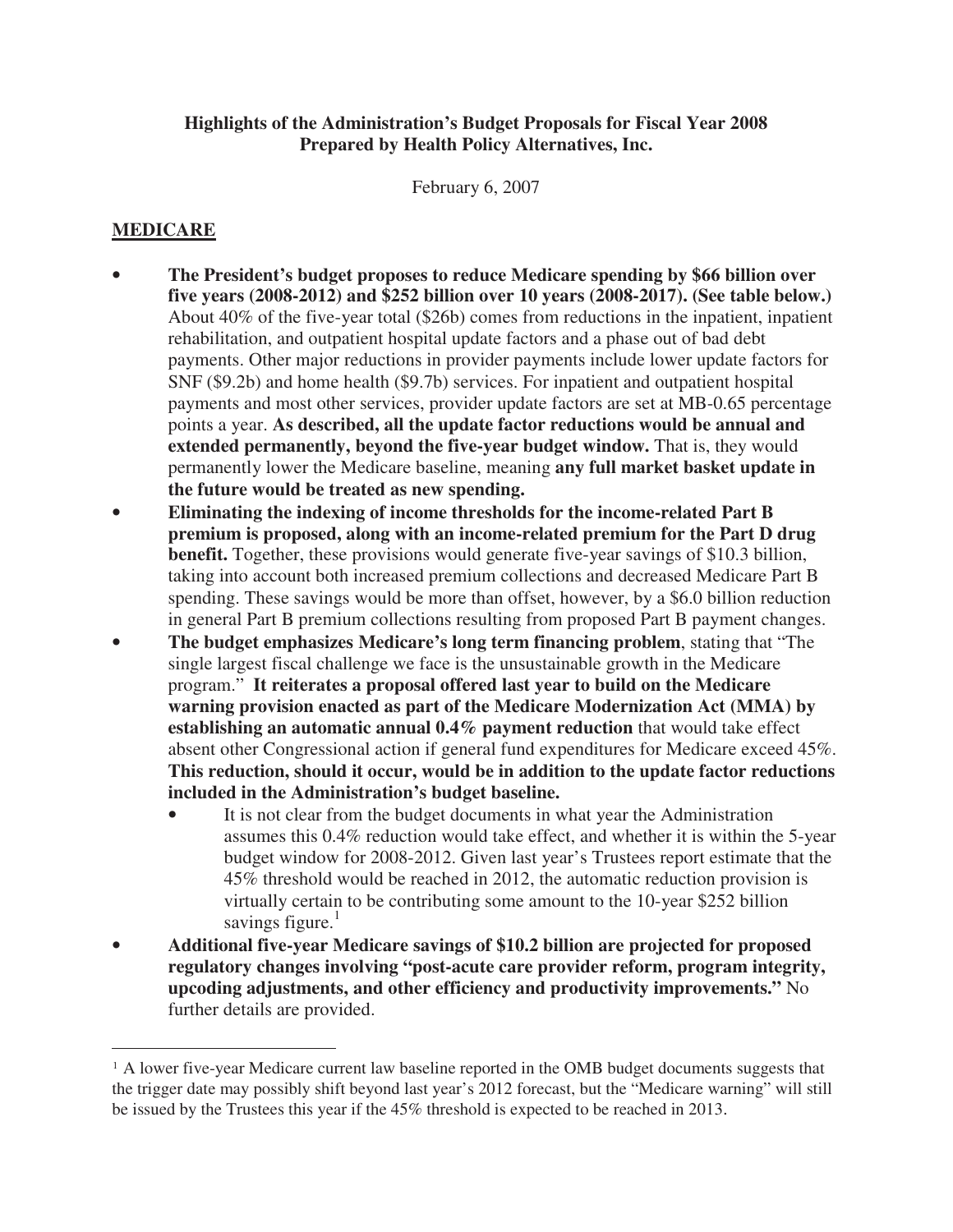- The budget proposes **a user fee to cover the costs associated with follow-up inspection visits** to health care facilities found to be out of compliance with Medicare standards. (\$173m over 5 years)
- Medicare contracting reform would be achieved by the end of FY 2009 with the \$254 million in additional funding proposed for FY 2008.This date is two years earlier than the 2011 target date set forth in the MMA.

| <b>Proposal</b>                                         | 5-year<br>savings<br>$(2008 - 2012)$<br>(in billions) | <b>Share of</b><br>legislative<br>savings |
|---------------------------------------------------------|-------------------------------------------------------|-------------------------------------------|
| Inpatient hospital update (MB-0.65 a year)              | \$13.79                                               | 21.0%                                     |
| Outpatient hospital update (MB-0.65 a year)             | 3.36                                                  | 5.1%                                      |
| Inpatient rehab update (freeze in 2008, MB-0.65 a yr)   | 1.91                                                  | 2.9%                                      |
| Phase out bad debt payments                             | 7.15                                                  | 10.9%                                     |
| Set base payment for 5 post-acute conditions in SNF/IRF | 2.93                                                  | 4.5%                                      |
| Medicare Secondary Payer provisions                     | 1.72                                                  | 2.6%                                      |
| Home health update (freeze 2008-2012, MB-0.65 a yr)     | 9.68                                                  | 14.8%                                     |
| SNF update (freeze in 2008, MB-0.65 a yr)               | 9.21                                                  | 14.0%                                     |
| Hospice update (MB-0.65 a year)                         | 1.14                                                  | 1.7%                                      |
| Eliminate payments for "never events"                   | 0.19                                                  | 0.3%                                      |
| Ambulance fee schedule update (CPI-0.65 a yr)           | 0.36                                                  | 0.5%                                      |
| Clinical lab competitive bidding                        | 2.38                                                  | 3.6%                                      |
| Oxygen rental 36 to 13 months                           | 2.38                                                  | 3.6%                                      |
| Establish 13 month power wheelchair rental              | 0.53                                                  | 0.8%                                      |
| Remove IME from MA plan payments                        | 4.37                                                  | 6.7%                                      |
| ASC update                                              | 0.09                                                  | 0.1%                                      |
| Judicial review                                         | 0.08                                                  | 0.1%                                      |
| Eliminate indexing of income-related Part B premium     | 7.135                                                 | 10.9%                                     |
| Establish income-related Part D premium                 | 3.242                                                 | 4.9%                                      |
| Premium interactions                                    | $-6.03$                                               | $-9.2%$                                   |
| <b>Legislative Proposals Subtotal</b>                   | 65.618                                                | 100.0%                                    |
| <b>Regulatory Proposals*</b>                            | 10.235                                                |                                           |
| <b>Total Legislative + Regulatory</b>                   | \$75.853                                              |                                           |

# **Summary of Proposed Medicare Savings**

**\*** Budget documents do not provide a breakdown of savings from regulatory proposals.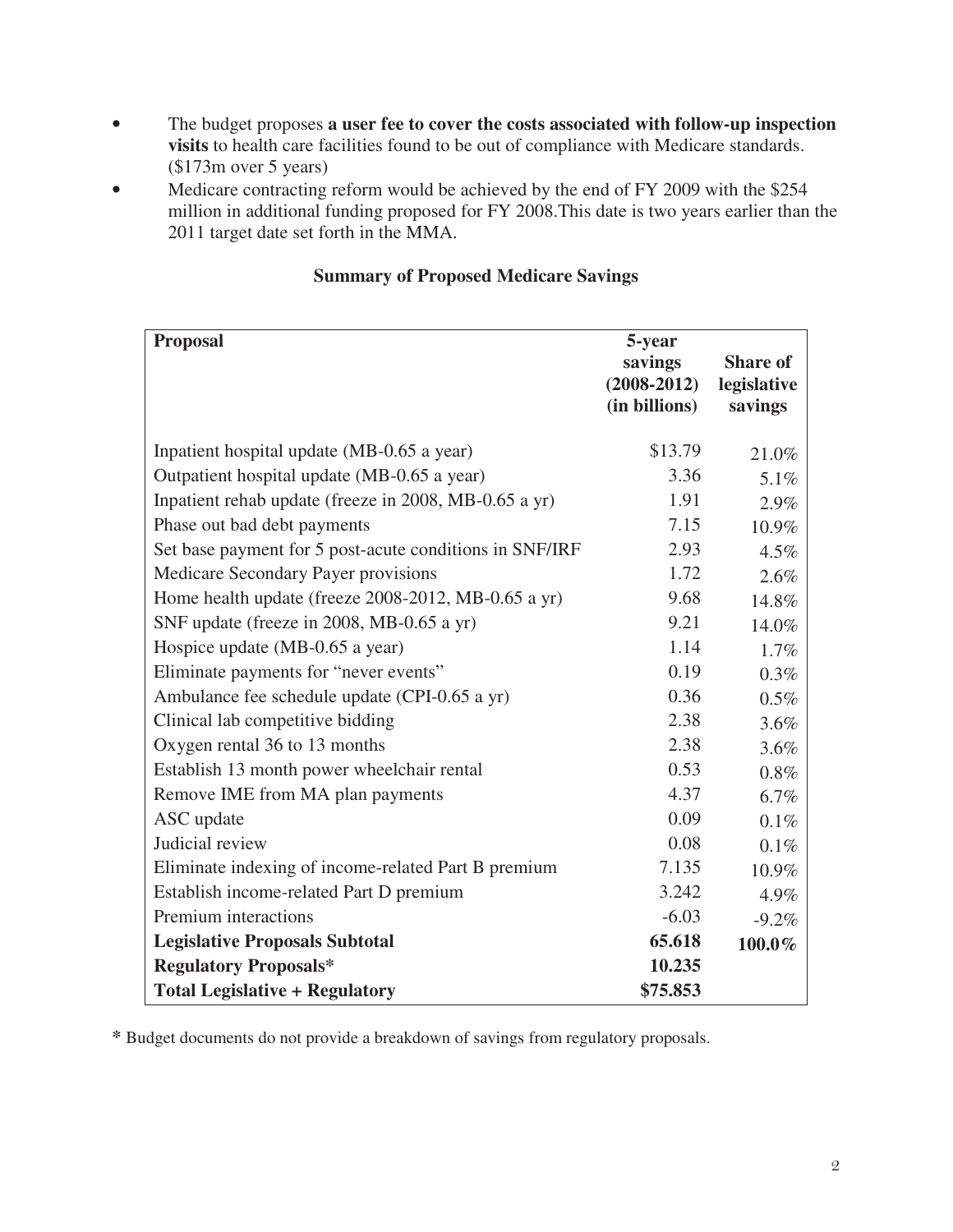### **MEDICAID/SCHIP**

- **The combined effect of proposed legislative and regulatory changes to Medicaid would result in net five-year savings of \$25.7 billion. About half the savings would come from regulatory initiatives.** These include \$5 billion from capping payments to government providers at costs, and \$1.8 billion for eliminating Medicaid graduate medical education payments. A majority of the proposed legislative savings would come from reducing administrative matching rates and targeted case management matching rates to 50 percent (\$6.5 billion combined).
- The Administration's proposed reauthorization of the State Children's Health Insurance Program (SCHIP) would increase state allotments by \$5 billion over the 2008- 2012 period in order to maintain current enrollment levels for children under 200% of the federal poverty level. The budget documents suggest that in the 16 states that have established SCHIP eligibility at higher income levels federal matching funds would be reduced or eliminated. The Administration will also seek authority to target SCHIP funds to those states most in need.

| <b>Proposal</b>                                                                                                                                                               | 5-year savings<br>$(2008 - 2012)$<br>(in billions) | <b>Share of</b><br>total<br>savings |
|-------------------------------------------------------------------------------------------------------------------------------------------------------------------------------|----------------------------------------------------|-------------------------------------|
| Align all administrative rates at 50%                                                                                                                                         | \$5.315                                            | 20.7%                               |
| Recoup administrative costs included in TANF grants                                                                                                                           | 1.770                                              | 6.9%                                |
| Link State performance to Federal grant awards                                                                                                                                | 0.330                                              | 1.3%                                |
| Reimburse targeted case management at 50%                                                                                                                                     | 1.160                                              | 4.5%                                |
| Reduce federal upper limit for multiple source drugs to 150%<br>of the AMP of the lowest price drug in the group<br>Leverage greater drug discounts by allowing states to use | 1.200                                              | 4.7%                                |
| private sector management techniques                                                                                                                                          | 0.870                                              | 3.4%                                |
| Require tamper resistant prescription pads                                                                                                                                    | 0.210                                              | 0.8%                                |
| Expand asset verification demonstration                                                                                                                                       | 0.640                                              | 2.5%                                |
| Enhanced third party liability                                                                                                                                                | 0.085                                              | 0.3%                                |
| Cap home equity definition at \$500,000                                                                                                                                       | 0.430                                              | 1.7%                                |
| Adjustment for QI transfers from Medicare                                                                                                                                     | 0.425                                              | 1.7%                                |
| SCHIP reauthorization (Medicaid impact)                                                                                                                                       | 1.770                                              | 6.9%                                |
| Legislative Spending Proposals*                                                                                                                                               | $-1.189$                                           | $-4.6%$                             |
| <b>Legislative Proposals Subtotal</b>                                                                                                                                         | 13.016                                             | 50.6%                               |
| Regulatory -- Revise Payments for Government Providers                                                                                                                        | 5.000                                              | 19.4%                               |
| Regulatory -- Eliminate Medicaid GME                                                                                                                                          | 2.290                                              | 8.9%                                |
| <b>Other Regulatory Proposals</b>                                                                                                                                             | 5.425                                              | 21.1%                               |
| <b>Total Legislative + Regulatory</b>                                                                                                                                         | \$25.731                                           | 100.0%                              |

# **Summary of Proposed Medicaid Savings**

\* Extensions of Transitional Medicaid Assistance, Qualified Individual Program and Refugee exemption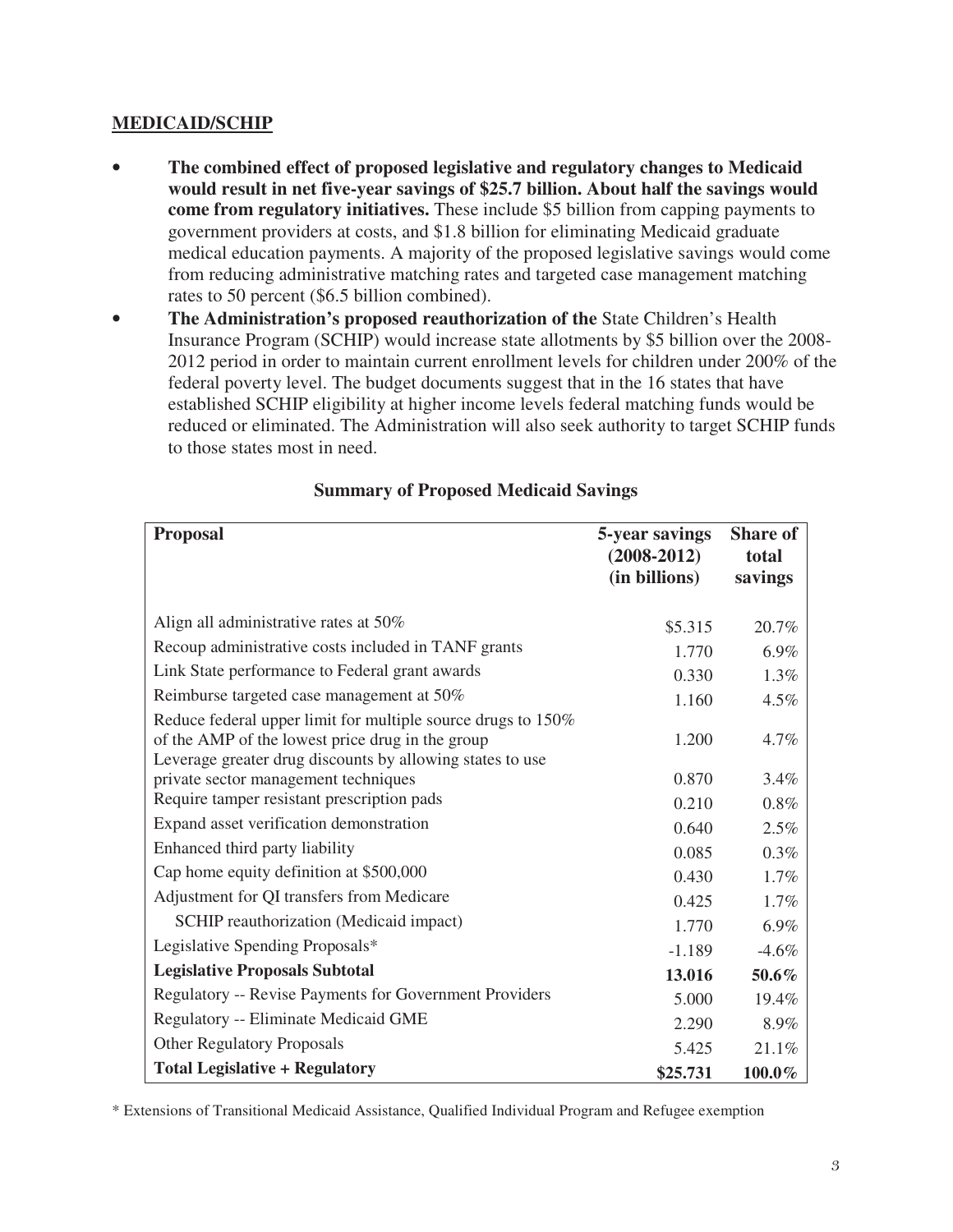# **PROPOSED APPROPRIATIONS FOR HEALTH PROGRAMS**

The President's fiscal year 2008 budget proposes a **1.0 percent increase in total discretionary spending for nondefense/homeland security programs** from 2007 levels, or \$3.6 billion. In total, appropriations for **the National Institutes of Health would increase by \$232 million (0.8%) above the amounts provided in the 2007 continuing resolution**, the **Health Resources and Services Administration total would decrease by \$343 million (-5.6%)** the **Centers for Disease Control and Prevention would receive \$20 million less (-0.3%),** and the **Agency for Health Care Research and Quality would receive an \$11 million increase (3.4%)**. Among specific programs:

- **The budget requests an additional \$224 million for Community Health Centers (for a total of almost \$2 billion),** which the Administration says would serve an additional 1.3 million clients by establishing 220 new access points in high-poverty areas and providing 120 expanded medical capacity grants. Funding for **Ryan White HIV/AIDS activities is proposed to increase by \$95 million.**
- Funding for the **health professions training** would drop to only \$10 million from \$145 million in FY2007. **National Health Service Corps** funding would be reduced by \$10 million, for a total of \$116 million.
- Funding for **advanced education nursing programs** would be eliminated (-\$57m) while the nursing loan repayment and scholarship program would receive an increase of \$13 million.
- **Bioterrorism hospital preparedness** would be funded at \$414 million, a reduction of \$60 million from 2007 levels.
- Special **graduate medical education payments for children's hospitals** would be reduced from \$297 million to \$110 million and funding for **rural health would be cut from \$160 million to \$17 million.**
- The **budget proposes to terminate** several HRSA programs, including **Emergency Medical Services for Children (-\$20m) and the Traumatic Brain Injury program (-\$9m).**

### **TAX TREATMENT OF HEALTH INSURANCE**

- As previously announced, the **Administration proposes to tax the value of employerprovided health insurance and introduce a standard health insurance deduction of \$7,500 for individuals and \$15,000 for families.** As a result, individuals for which employer health insurance contributions exceed these levels would be taxed on the excess amounts. Currently available health care deductions and exclusions would be eliminated for individuals not enrolled in Medicare, but the preferential tax treatment of Health Savings Accounts would be maintained. Treasury estimates an additional 3 to 5 million people would obtain health coverage under this proposal, at a net cost of \$135 billion for the 2009-2012 period (four years).
- **Changes to existing Health Savings Accounts provisions are proposed**, including changes to requirements for high deductible health plans that permit plans with lower deductibles to qualify if they impose coinsurance of at least 50 percent. The proposed changes to HSAs would reduce federal revenue by \$3.7 billion over 5 years.